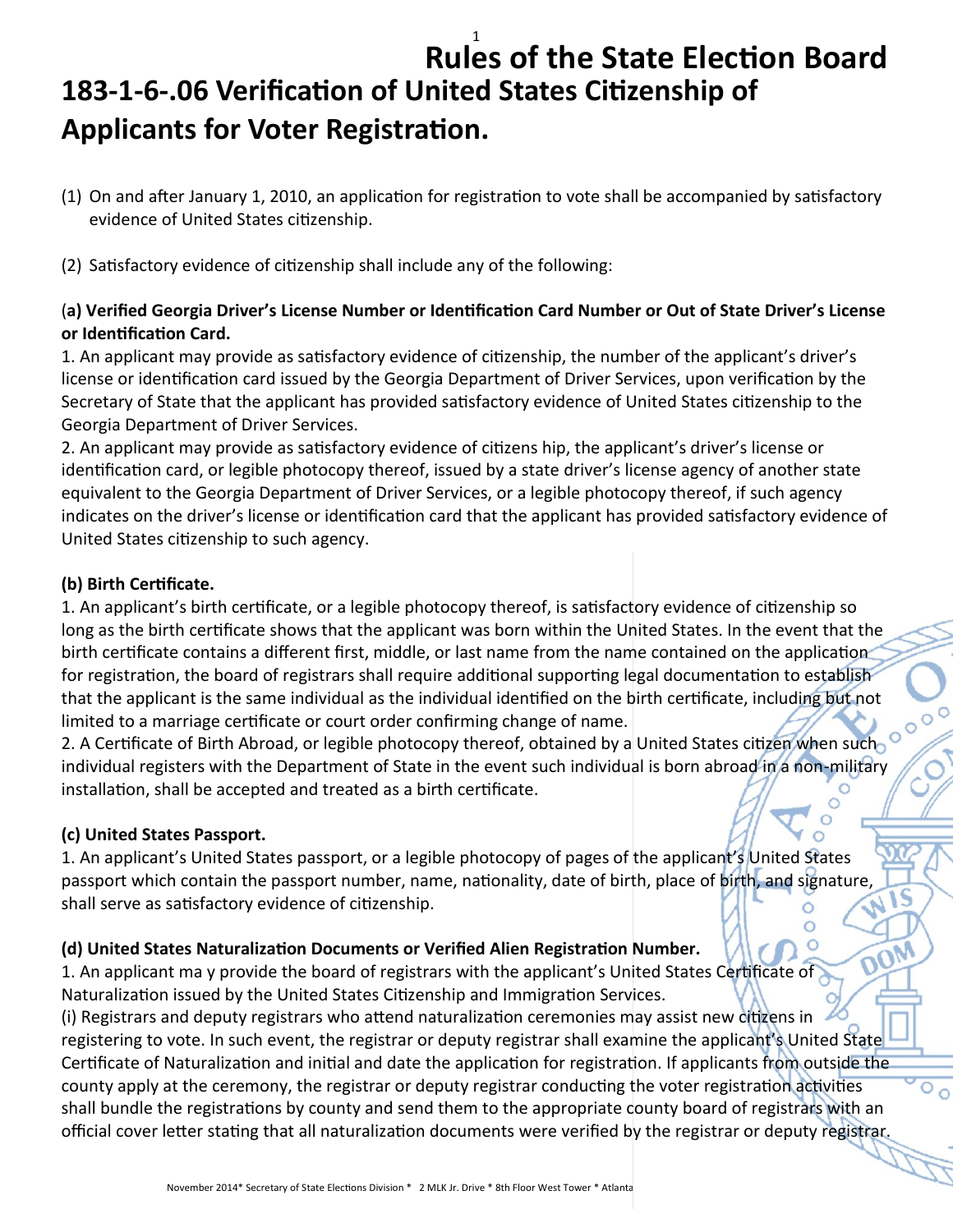# **183-1-6-.06 Verification of United States Citizenship of Applicants for Voter Registration.**

A county that receives applications in this manner shall accept the applications without requiring further evidence of citizenship from the applicant.

2. If only the alien registration number from naturalization documents is provided for citizenship purposes, the applicant shall not be found eligible to vote until the applicant's alien registration number is verified with the United States Citizenship and Immigration Services by the Secretary of State utilizing the Systematic Alien Verification for Entitlements program.

### **(e) Documents or methods of proof that are established pursuant to the federal Immigration Reform and Control Act of 1986 (P. L. 99-603).**

**(f) Bureau of Indian Affairs Card Number, Tribal Treaty Card Number, or Tribal Enrollment Number.**

### **(g) Other Documents and Methods of Proof.**

1. Applicants who do not have any of the documents enumerated in subparagraphs (g)(2)(A) through (F) of O.C.G.A. Section 21-2-216 and who are residents of this State and United States citizens may provide any of the following as satisfactory evidence of United States citizenship:

(i) Certificate of Citizenship issued by the United States Immigration and Naturalization Service;

(ii) Consular Report of Birth Abroad of a Citizen of the United States of America;

(iii) Certification of Report of Birth issued by the United States Department of State;

(iv) United States Citizen Identification card;

(v) American Indian Card issued by the United States Department of Homeland Security with the classificatio code "KIC";

(vi) Final adoption decree showing the applicant's name and United States birthplace;

(vii) Evidence of the applicant's civil service employment by the United States government before June 1976;

 $\circ$  $\circ$ 

(viii) An official United States military record of service showing a United States place of birth;

(ix) A Northern Mariana Identification Card issued by the United States Immigration and Naturalization Service; or

(x) Extract of United States hospital record of birth created at the time of the person's birth indicating a United States place of birth.

2. If the applicant cannot obtain any of the documents described in subparagraphs (g)(2)(A) through (F) of O.C.G.A. Section 21-2-216 and (g)1. above, the applicant may request a hearing for the board of registrars to review other evidence of the applicant's United States citizenship. The board of registrars shall schedule a hearing to review such evidence provided by applicants at least once per month and on the last day to verify provisional ballots for any election pursuant to O.C.G.A. Section 21-2-419. The hearing shall be conducted as follows:

(i) The board of registrars shall give the applicant at least three days' written notice of the date, time, and place of the hearing. Where a person casts a provisional ballot in a primary or election because the applicant had not supplied satisfactory evidence of United States citizenship but the application had not been rejected by the board of registrars, notice of the date, time, and place of the hearing must be provided at the polling place, which hearing shall be held on the last day to verify provisional ballots for any primary or election pursuant to O.C.G.A. Section 21-2-419.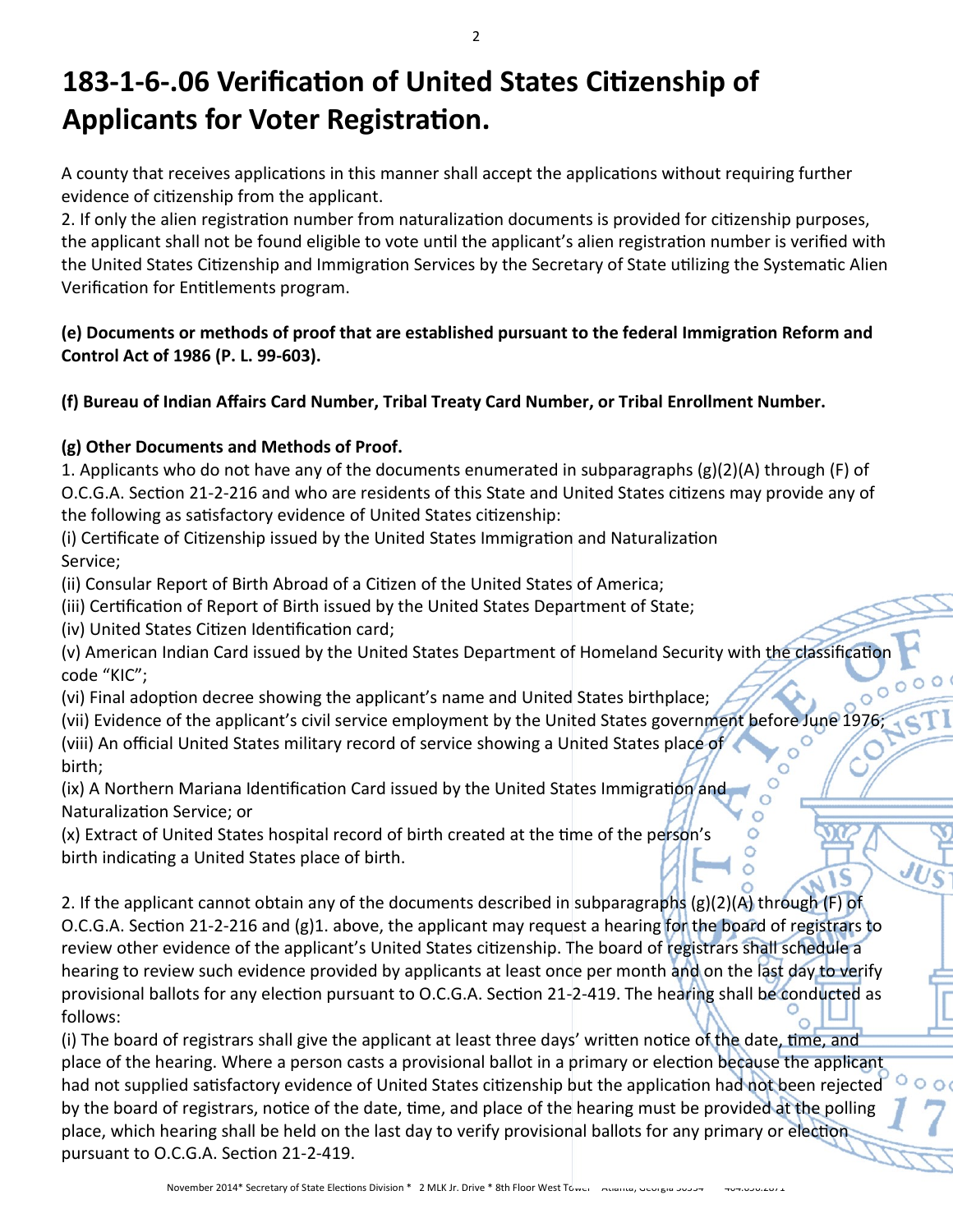# **183-1-6-.06 Verification of United States Citizenship of Applicants for Voter Registration.**

(ii) The applicant may, but need not, be present during the hearing.

(iii) The board of registrars shall determine whether the evidence provided by the applicant is satisfactory evidence of the applicant's United States citizenship. In making such a determination, the board of registrars shall consider the totality of the evidence presented.

(iv) If created at least 5 years before the application for registration and showing a United States place of birth, the following documents may be considered by the board of registrars in determining whether an applicant has provided satisfactory evidence of United States citizenship:

(I) Life or health or other insurance record;

(II) Federal or state census record;

(III) Institutional admission papers from a nursing home, skilled nursing care facility or other institution;

(IV) Medical (clinical, doctor, or hospital) record;

(V) Seneca Indian tribal census record;

(VI) Bureau of Indian Affairs tribal census records of the Navajo Indians;

(VII) United States State Vital Statistics official notification of birth registration;

(VIII) Amended or delayed United States public birth record amended more than 5 years after the person's birth;

(IX) Statement signed by the birth physician or midwife who was in attendance at the time of birth; or (X) If other forms of documentation cannot be obtained, documentation may be provided at the hearing by written affidavit, signed under penalty of perjury, from two citizens, one of whom cannot be related to the person in question, who have specific knowledge of event(s) establishing the applicant's United States citizens hip status. The applicant or another knowledgeable individual must also submit an affidavit stating why the documents are not available. Such affidavits are only expected to be used in rare circumstances.

3. The board of registrars may accept legible copies of documents bearing on United States citizenship<br>received via United States Mail, facsimile, electronic mail. personal delivery contributions received via United States Mail, facsimile, electronic mail, personal delivery, or other means.

4. Having a Social Security card or being a member of the United States military is not, in and of itself, sufficient evidence that an individual is a United States citizen.

(3) If an application for registration is completed in person at the board of registrars' office or other registration place and the applicant provides satisfactory evidence of citizenship at that time, the registrar on deputy registrar shall indicate on the voter registration application:

 $\circ$ 

(a) That the person provided satisfactory evidence of citizenship,

(b) The type of evidence of citizenship provided, and

(c) The initials of the registrar or deputy registrar who made the verification.

(4) If an applicant fails to supply satisfactory evidence of citizenship with the application for registration, the board of registrars shall, within 10 days of receipt of the application, notify the applicant of the failure to present satisfactory evidence of United States citizenship as follows:

(a) The board of registrars shall send the notice by nonforwardable, first-class mail to the mailing address listed on the application and shall inform the applicant of the missing information and that the application will be rejected if satisfactory evidence of United States citizenship is not provided to the board of registrars within 30 days following the sending of the notice.